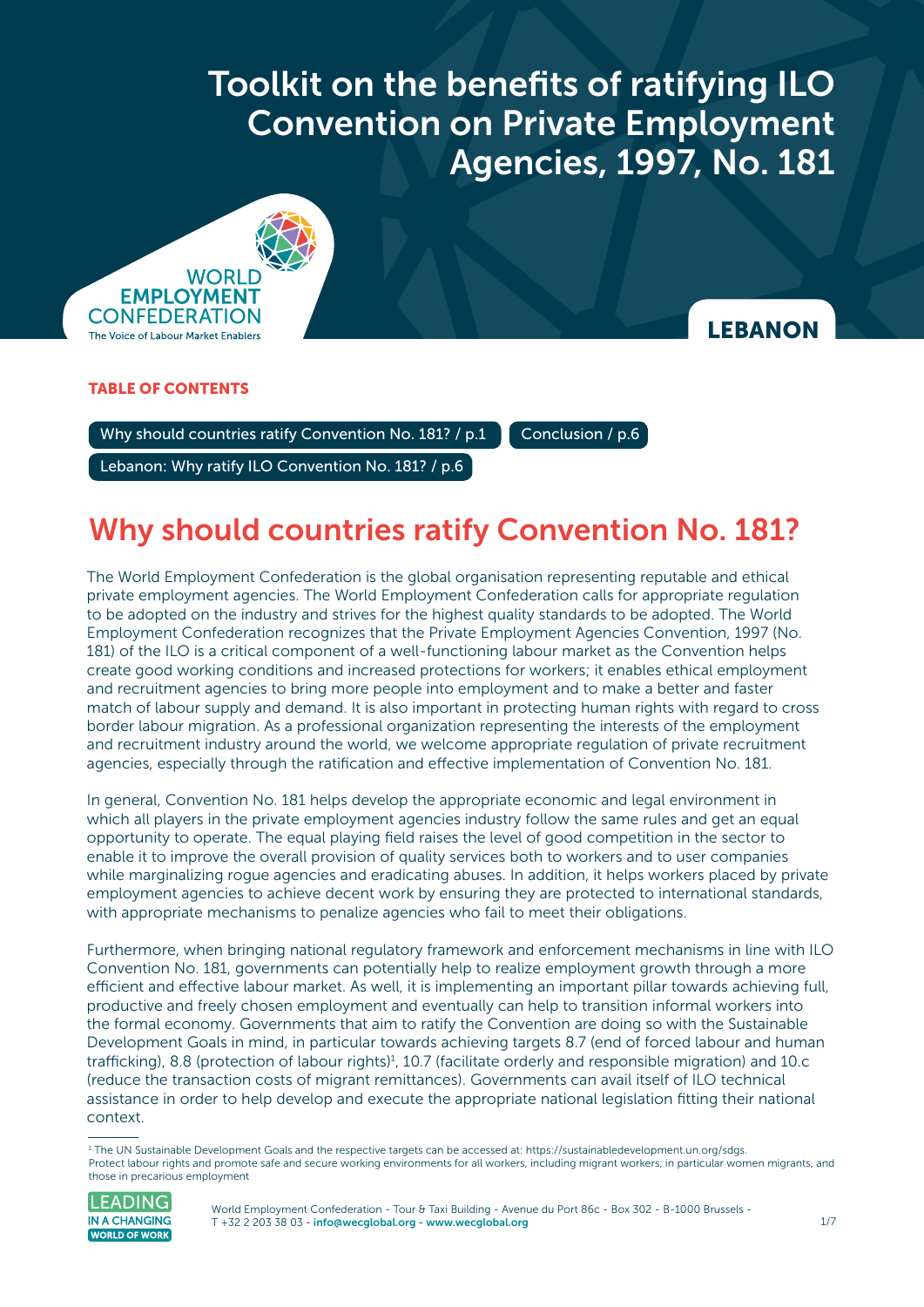

#### RESEARCH2 BY THE INDUSTRY SUPPORTS BENEFITS OF RATIFICATION

World Employment Confederation research has identified that governments which have adopted appropriate regulation on the employment and recruitment industry are competitive. They enjoy better functioning labour markets with job creation, higher participation and inclusion rates as well as lower levels of youth unemployment. Likewise, workers placed by private employment agencies enjoy more protection in countries that have ratified Convention No. 181. There is a positive correlation between the World Economic Forum's Global Competitiveness Index and markets that score best in terms of smart regulation of the employment and recruitment industry. By balancing flexibility with security for companies and workers alike, these countries enjoy higher levels of agency work penetration, which supports job creation and a greater range of employment forms and contracts.

The World Employment Confederation's recent assessment of the Convention has revealed that countries which have ratified it have seen:

- 1. Lower levels of informal employment and undeclared work
- 2. High correlation with democracy
- 3. Increased cooperation between public and private employment agencies
- 4. Greater protection for freedom of association
- 5. Full respect for the right to strike
- 6. Meaningful and constructive social dialogue in the temporary agency work sector
- 7. Better protection of agency workers by forbidding fee-charging
- 8. Better wages for agency workers
- 9. Controlled and mitigated development of the industry

#### C181 IS A NECESSARY BUILDING BLOCK FOR EMPLOYMENT GROWTH

The 2010 Report of the ILO Committee of Experts on the Application of Conventions and Recommendations<sup>3</sup> indicated that there are three fundamental steps to achieving full, productive and freely chosen employment. The first step is to make a political commitment towards this goal and in this regard identified the Employment Policy Convention (No. 122) as the priority convention to do so. As well, the Declaration of Social Justice for a Fair Globalization identifies Convention No. 122 as the most significant instrument for governance of employment.

The second fundamental step is to develop appropriate institutions necessary to achieve full employment and note that Conventions Nos 88 (Employment Services Convention) and 181 together form the "*necessary building block for employment growth*". In particular, where there is coordination of efforts as required in Article 13 of Convention No. 181. A third fundamental step is to support the training and retraining of workers, which is often done with workers engaged by reputable private recruitment agencies.

It is interesting to note that there are 110 ratifications of Convention No. 122, 90 ratifications of Convention No. 88 and 32 of Convention No. 181. If governments seek the necessary building block for employment growth, this is the package of Conventions the ILO recommends to enable it yet few countries have ratified all three.

[http://www.ilo.org/wcmsp5/groups/public/@ed\\_norm/@relconf/documents/meetingdocument/wcms\\_123390.pdf](http://www.ilo.org/wcmsp5/groups/public/@ed_norm/@relconf/documents/meetingdocument/wcms_123390.pdf)



<sup>2</sup> Retrieved from Ciett at:

[http://www.ciett.org/fileadmin/templates/ciett/docs/Position\\_papers/ciett\\_assessment\\_C181\\_and\\_C96\\_with\\_infographics.pdf](http://www.ciett.org/fileadmin/templates/ciett/docs/Position_papers/ciett_assessment_C181_and_C96_with_infographics.pdf) All references throughout the document retrieved from: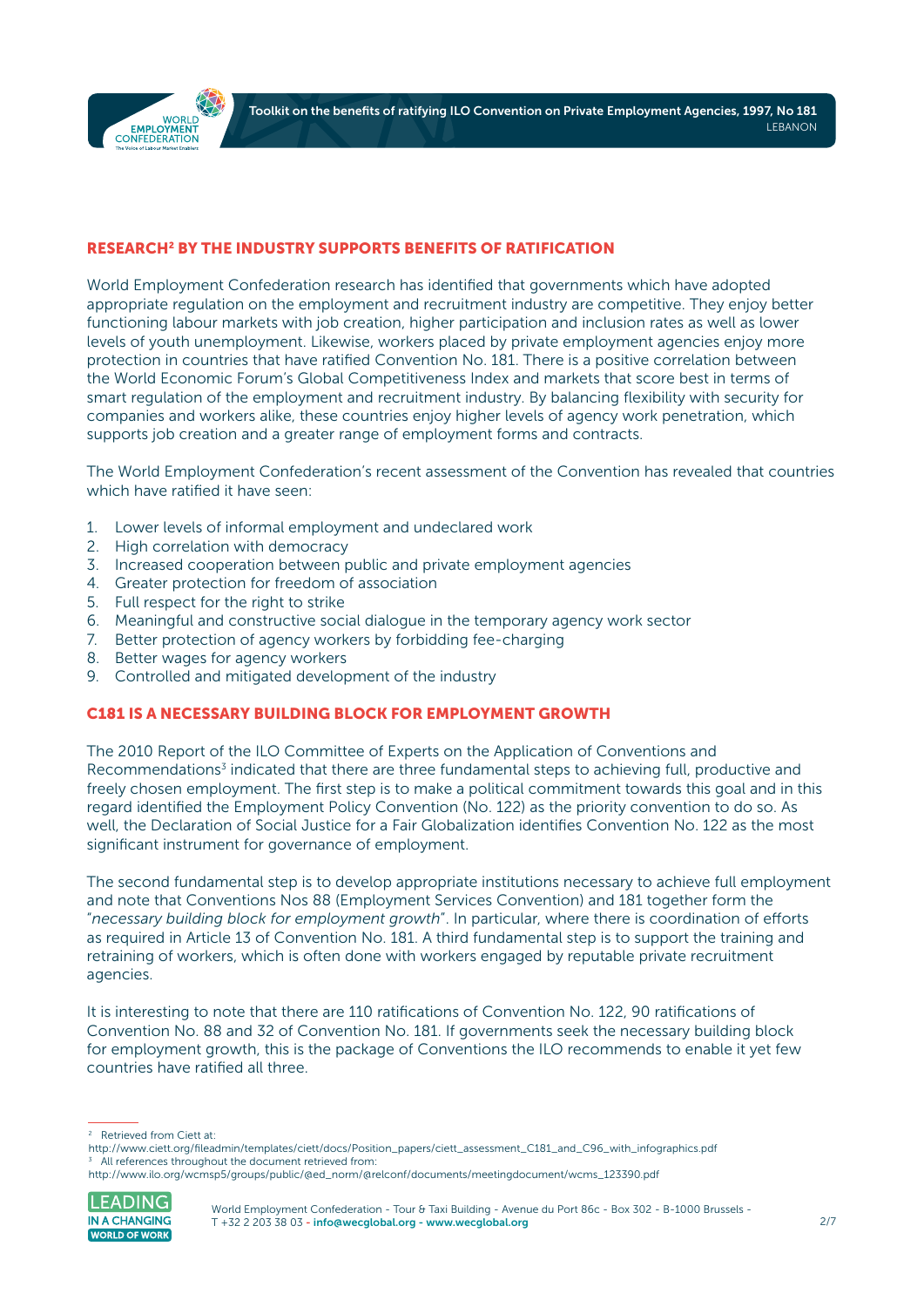

#### C181 ENCOURAGES COOPERATION OF PUBLIC-PRIVATE EMPLOYMENT SERVICES

A major benefit to governments ratifying ILO Convention No. 181 is the flexibility in relating its provisions to national law and practice and the engagement of the social partners in doing so. Convention No. 181 recognizes the benefits of combining the complementary strengths that public and private employment agencies have. It promotes a collaborative approach to enhance labour market participation, as it calls for increased cooperation between public employment services and private employment agencies. It is important to note that both public and private employment services are key actors in the labour market and can mutually benefit from cooperation, as their common aim is to ensure a well-functioning labour market and the achievement of full employment. Such consultations and cooperation enable the government to profit from the expertise and views of the social partners, while respecting the fact that governments retain authority over employment policy and are free to determine how this cooperation is met with their input.

More specifically, Article 13 in the Convention states:

*"…in accordance with national law and practice and after consulting the most representative organizations of employers*

*and workers, formulate, establish and periodically review conditions to promote cooperation between the public*

*employment service and private employment agencies."*

Cooperation can help:

- Enhance the matching of labour demand with supply
- Pooling of information
- Implement Joint skills development programmes
- Implement joint projects for the long-term unemployed
- Increase the rate of transition from unemployment to work

#### C181 ENSURES PROTECTION OF WORKERS EMPLOYED VIA PRIVATE EMPLOYMENT AGENCIES

It is important to recall that labour is not a commodity and that there is a need to protect workers against abuses. Article 11 of the Convention requires member States to ensure that workers employed by private employment agencies are permitted protections such as Freedom of Association. Under Article 12, consultations with the social partners determine and allocate the responsibility between employment agencies and user enterprises for the following:

- Collective bargaining
- Minimum wages
- Working time and other conditions
- Statutory social security benefits
- Access to training
- Protection in occupational safety and health
- Workers compensation
- Maternity and parental protection and benefits

In addition to these, Convention No. 181 contains a general provision in Article 7 that prohibits the charging of fees or other costs, directly or indirectly, to workers<sup>4</sup>. Furthermore, it promotes user friendly

<sup>4</sup> There is, however, a possibility to charge for certain categories of workers or specific types of services, after consultation with the socialpartners.

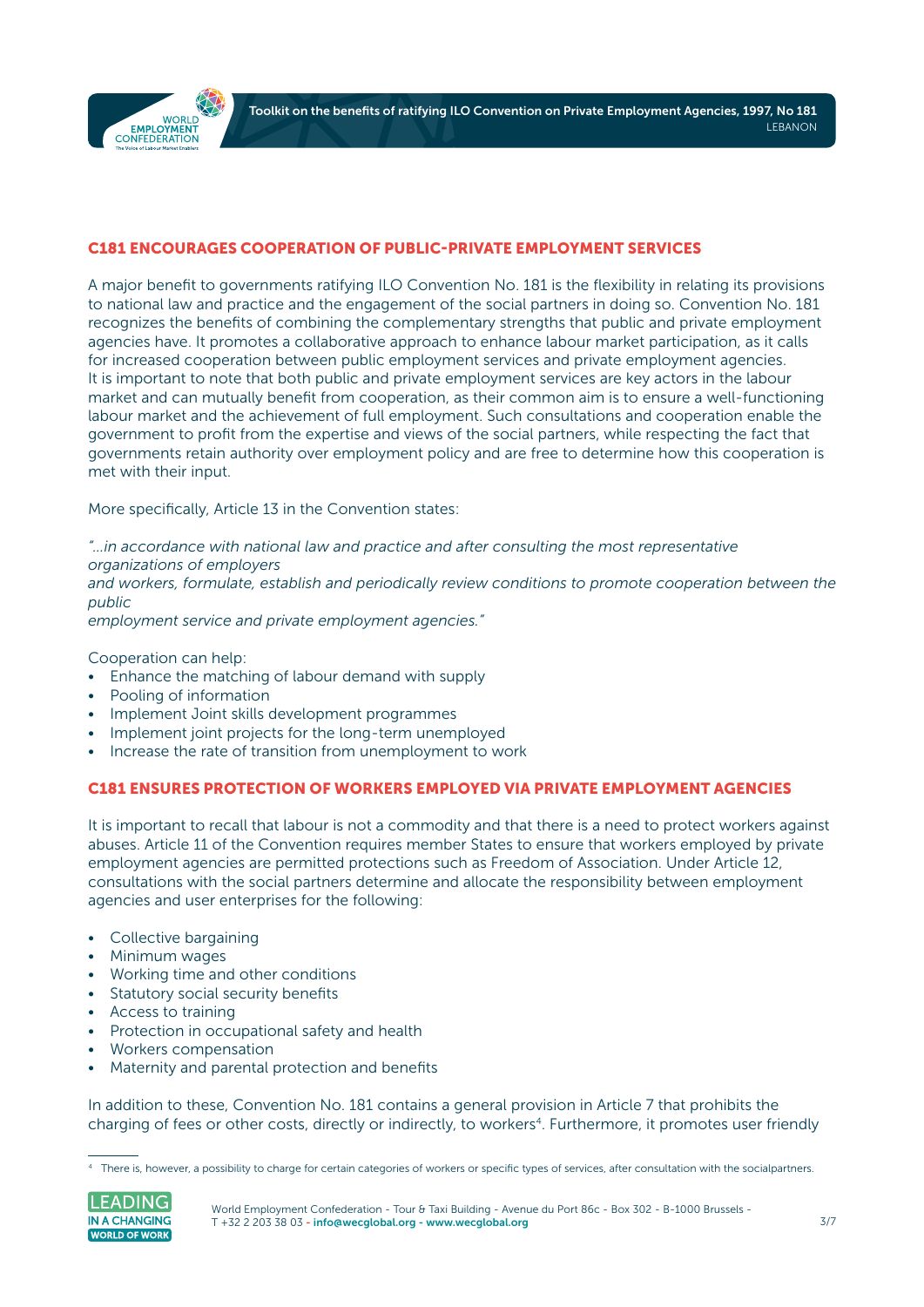

written contracts of employment (per national law and practice) clearly specifying their terms and conditions of employment in local language, and the worker's assent obtained without coercion.

Social Dialogue, where it is strong, is also a key element to ensure that workers served by private employment agencies are protected to international standards, as consultation with the social partners is promoted throughout the articles of the Convention. For example, Article 10 of Convention No. 181 promotes the engagement of the social partners for the investigation of complaints, alleged abuses and fraudulent practices concerning the activities of private employment agencies.

#### C181 CAN HELP REDUCE INFORMAL OR UNDECLARED WORK

More than half to three-quarters of all non-agricultural employment in developing countries is part of the informal economy. Workers are often women, migrants and other vulnerable groups who are excluded from other opportunities.<sup>5</sup> Negative consequences for governments with large informal economies include poor competitiveness and low growth rates, incomplete coverage of formal social programmes, the undermining of social cohesion and law and order, and lost revenue from employers and workers not reporting economic activity.

Governments that seek to transition to a formal economy could benefit from ratifying and implementing Convention No. 181, as the World Employment Confederation research indicates that there are lower levels of undeclared work in countries which have ratified it. In addition, the guidance in the Private Employment Agencies Recommendation (No. 188) promotes the use of written contracts to formalize the relationship. Licensing private employment agencies permits the industry to work in a controlled way with government oversight, creates fair competition and separates the good from the rogue agencies that can abuse workers and avoid formal inclusion.

Article 3 of Convention No. 181 states that:

*"1.The legal status of private employment agencies shall be determined in accordance with national law and practice, and after consulting the most representative organizations of employers and workers.*

*2. A Member shall determine the conditions governing the operation of private employment agencies in accordance with a system of licensing or certification, except where they are otherwise regulated or determined by appropriate national law and practice."*

#### C181 PROTECTS MIGRANT WORKERS

*"The failure of any nation to adopt humane conditions of labour is an obstacle in the way of other nations which desire to improve the conditions in their own countries"* <sup>6</sup>

Migrant workers provide a significant amount of income for their families in developing economies. Remittances from migrants to developing countries are estimated to have reached \$441billion, of 600 billion overall in 2015 with an estimated 250 million migrant workers globally.<sup>7</sup> With the total number of migrants increasing annually and such significant contributions to national economies, it is becoming more urgent to protect migrant workers in countries of origin and destination.

<sup>7</sup> World Bank, *Migration and Remittances Factbook, Advance Edition*, Washington, 2016. Retrieved from [http://siteresources.worldbank.org/](http://siteresources.worldbank.org/INTPROSPECTS/Resources/334934-1199807908806/4549025-1450455807487) [INTPROSPECTS/Resources/334934-1199807908806/4549025-1450455807487/Factbookpart1.pdf](http://siteresources.worldbank.org/INTPROSPECTS/Resources/334934-1199807908806/4549025-1450455807487) 



World Employment Confederation - Tour & Taxi Building - Avenue du Port 86c - Box 302 - B-1000 Brussels -T +32 2 203 38 03 [- info@wecglobal.org](mailto:info%40wecglobal.org?subject=) - [www.wecglobal.org](http://www.wecglobal.org)

<sup>5</sup> Retrieved from:<http://www.ilo.org/global/topics/employment-promotion/informal-economy/lang--en/index.htm>

<sup>6</sup> Peamble to the ILO Constitution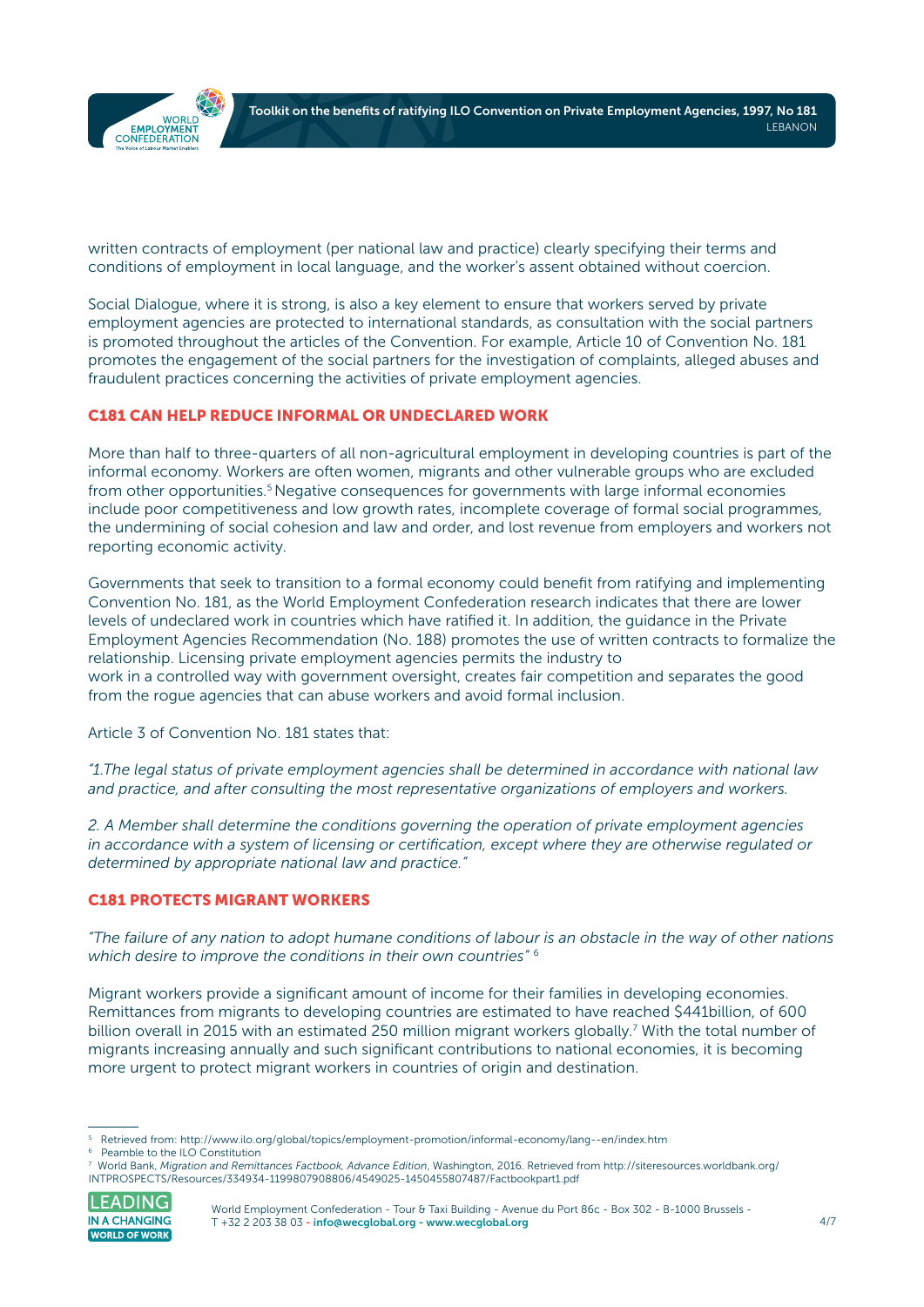

As member States of the ILO, governments should recall their commitment to the improvement of working conditions and the *"protection of the interests of workers when employed in countries other than their own"* as stated in the Preamble of the Constitution. Governments determine the legal framework for labour migration within their country. Some develop bilateral agreements with specific recipient countries and some integrate it in regional cooperation. Governments also have an opportunity to improve the governance of migration globally through the multi-lateral system.

Recognizing that private employment agencies have a large role to play in facilitating fair labour migration, we encourage appropriate regulatory action regarding private recruitment agencies at the national and international levels. Convention No. 181 specifically relates to the protection of migrants and such regulation is essential to eradicate abuses by rogue operators, which engage in human trafficking and/or violate rights enshrined in the ILO fundamental Conventions. Furthermore, it helps governments meet obligations under the ILO Declaration on Fundamental Principles and Rights at Work, and helps to achieve targets 8.7, 8.8, 10.7 and  $10.c<sup>8</sup>$  of the Sustainable Development Goals.

Private employment agencies are a facilitator of human resources management services and when properly regulated can contribute to decent work. With 32 ratifications to date, the ILO's Private Employment Agencies Convention, 1997 (No. 181) is part of a larger structure of coordinated international guidance and support promoting decent employment creation and a well-functioning labour market that includes the protection of migrant workers' rights with specific regard to fair recruitment. Therefore, Convention No. 181 should be seen as an important aspect of a much broader initiative of protections for migrant workers, as the elements of it, when implemented appropriately, play a major role in fair migration through an appropriately regulated private employment industry.

### ILO CAN OFFER TECHNICAL ASSISTANCE TO RATIFY C181

The ILO provides technical assistance in order to help governments draft national legislation in line with Convention No. 181 and to help address issues in legislation and practice. Various national ILO programmes currently exist in order to help develop appropriate regulatory frameworks. The ILO has also produced a Guide to Private Employment Agencies<sup>9</sup> to support governments in drafting legal frameworks in line with Convention No. 181. It is a useful resource to identify potential gaps in legislation and develop solutions appropriate for national context. In addition, the Fair Recruitment Initiative is valuable resource to support the tripartite constituents with regard to the specific challenges of cross-border labour migration and fair recruitment.

<sup>9</sup> [http://www.ilo.org/wcmsp5/groups/public/---ed\\_norm/---declaration/documents/instructionalmaterial/wcms\\_083275.pdf](http://www.ilo.org/wcmsp5/groups/public/---ed_norm/---declaration/documents/instructionalmaterial/wcms_083275.pdf)



See footnote 1 above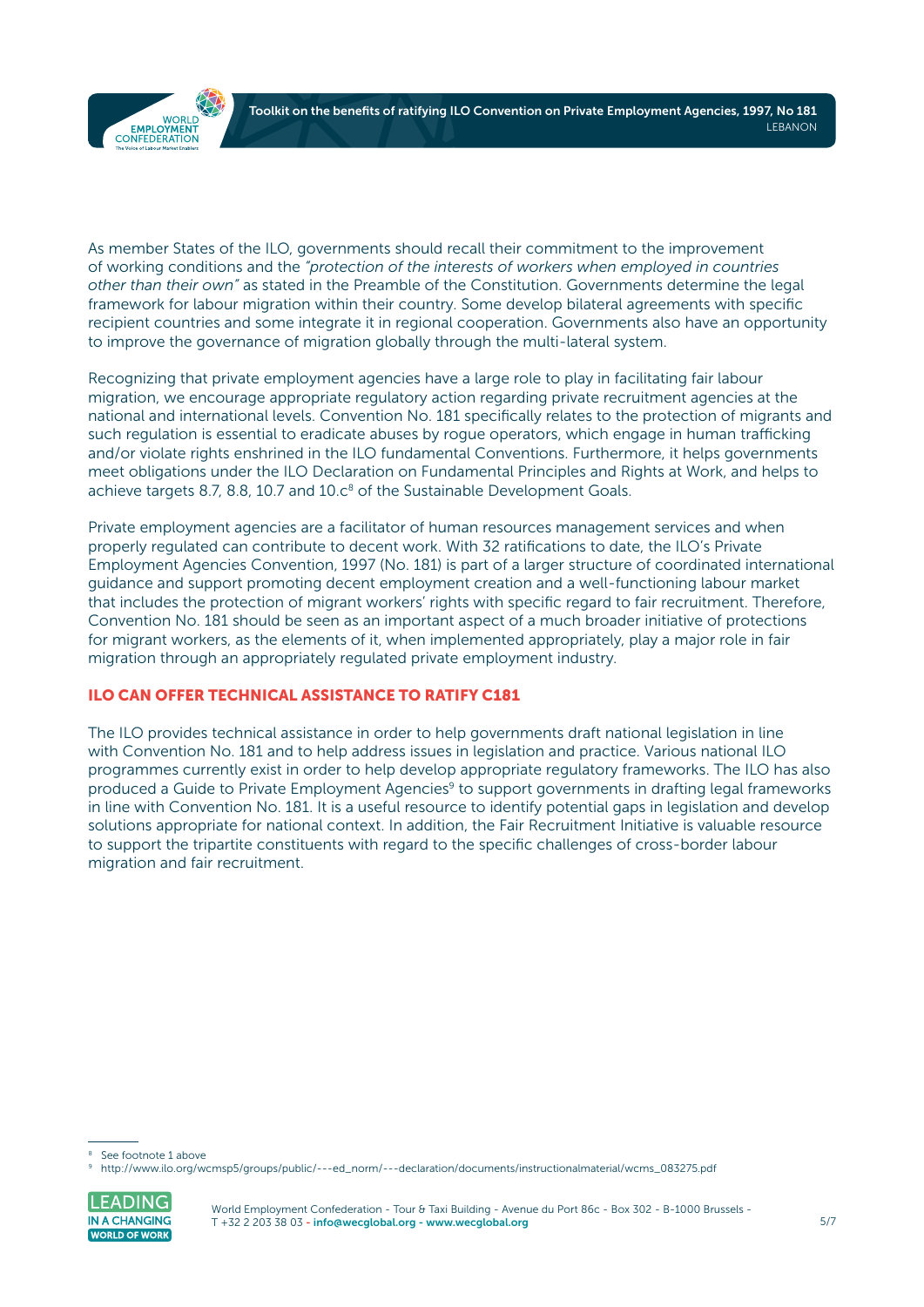Toolkit on the benefits of ratifying ILO Convention on Private Employment Agencies, 1997, No 181 **LEBANON** 

<span id="page-5-0"></span>

# Conclusions

In closing, it is important to recall that Convention No. 181 helps to create a level playing field in the private recruitment agency sector by controlling it and creating a more socially responsible industry by marginalizing rogue agencies-especially with regard to abuses of overseas workers. It helps divide the responsibilities in delivering improved working conditions while delivering protections to international standards and accommodating diversity of national contexts. Good working conditions for workers recruited through agencies, as stipulated in the Convention, enable agencies to deliver a better protected and quality workforce that is essential to improve the general level of service offered by the agency to its clients. The ideal environment for the protection of migrant workers engaged by private employment agencies is when both countries of origin and destination ratify and implement Convention No. 181 and engage in bi-lateral agreements to ensure that protections are enforced.

# Lebanon – Why ratify ILO Convention No. 181?

- Recognizing the critical importance of migrant workers to Lebanon's economy as both a country of origin and destination, ratifying ILO Convention No. 181 is an important measure to help improve the situation for many of the workers migrating to and from Lebanon with the help of private employment agencies. According to the World Bank, foreign migrants made up about 35% of Lebanon's overall population in 2013. In addition, roughly 18% of Lebanese workers left the country and sent home an estimated US\$7.5 billion in remittances in 2015 - 16% of GDP.
- This significant contribution should draw attention to the urgent need to regulate the private employment agency sector and provide appropriate regulation and monitoring of a growing number of foreign migrant workers internally and Lebanese workers externally. With regards to low skilled work, both employers and migrant workers are not pleased with current recruitment modalities as they are too costly, and often result in a mismatch between the supply and demand for skills and the expectations by migrants. Clear and unambiguous regulation along with monitoring and enforcement would contribute to more efficient recruitment with higher satisfaction by all.
- Lebanon has ratified seven of the eight core labour standards and has reported to the ILO that there are prospects for ratifying Convention No. 181, which is highly relevant in helping to meet these basic principles and rights at work in the core conventions. Especially those relating to non-discrimination and forced labour. With an unregulated private recruitment sector, abuses and discrimination can be prevalent and can prevent the government from fully realizing its obligations in the core conventions, especially regarding migrant workers in domestic work.
- Appropriate regulation of private employment agencies permits the industry to have a fair playing field and helps realize a well-functioning national labour market through increased cooperation between public employment services and private employment agencies. The Syndicate of the Owners of Recruitment Agencies in Lebanon (SORAL) have developed their own Code of Conduct inspired by ILO and UN Human Rights Conventions. However, this is voluntary and ratification of the